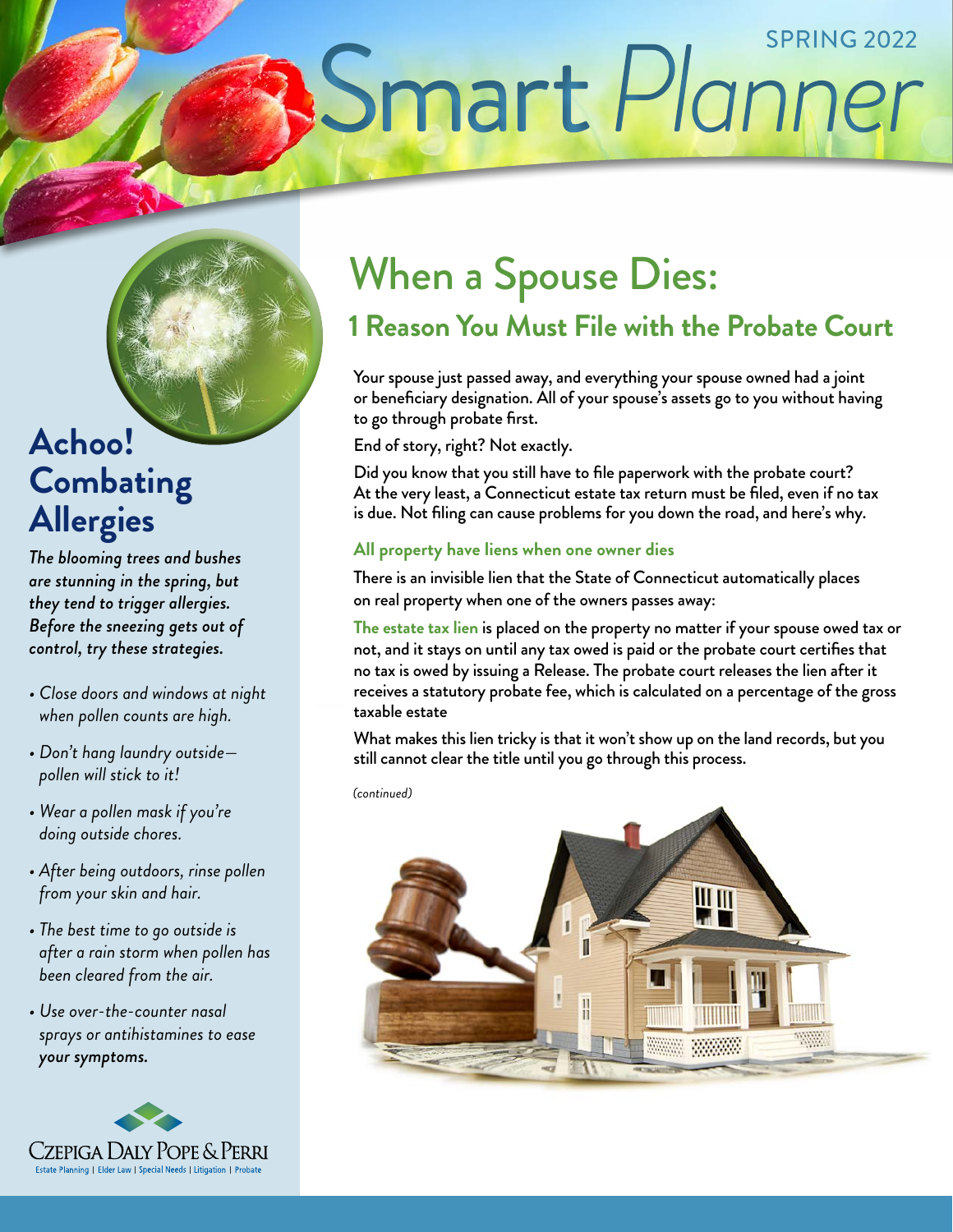# **6 Estate Planning Documents You Should Create Today**

**You can't predict what might happen tomorrow, but there is something you can do today to help better prepare for whatever comes your way.** Putting an estate plan in place will ensure that intentions are set while giving you peace of mind that specific plans can be implemented should the unexpected occur.

Here are 6 main documents that you should consider when creating your estate plan:

#### ❶ Health Care Directives

A health care directive identifies who can make health care decisions for you if you are unable to do so yourself. It details your wishes for end-of-life care, pain management, organ donations, religious preferences, and other details. It also extends to cover what happens after you die in terms of autopsy, cremation/burial, and so forth.

#### ❷ Durable Power of Attorney

Similar to a health directive, this document names the people who will act on your behalf in personal and financial matters if you become incapacitated. Power of attorney gives the person designated the ability to manage your affairs  $-$  paying bills, accessing bank accounts, hiring professionals, establishing trusts, etc. — if you are unable to do so.

#### ❸ Last Will and Testament

Without a Will, the fate of your assets is left up to the state, which is probably not what you want. A Will ensures that your decisions about how your assets are distributed (and to whom) are honored after you are gone.

#### **<sup>4</sup>** Living Trust

A living trust offers many advantages over a standard Will in that it can help you avoid probate, increase your privacy, and ensure greater personal protection in cases of incapacitation.

#### ❺ Beneficiary Designations

While not an estate planning document, designating beneficiaries is an important task that should not only be done immediately upon the establishment of any relevant account, but also updated regularly to reflect your current circumstances. Beneficiaries are designated for assets like IRA and 401(k) accounts, life insurance policies, and annuities.

#### **<sup>6</sup>** Business Succession Planning

If you own a business, succession planning is another important part of your estate planning. Succession planning covers issues like who will take over the business when you are gone; how much control you would like to retain if you're just retiring; all the various arrangements that need to be addressed with family members, co-owners, non-family owners, and third parties.

> *It's Time. Plan today for your tomorrow. Call us at (860) 236-7673.*